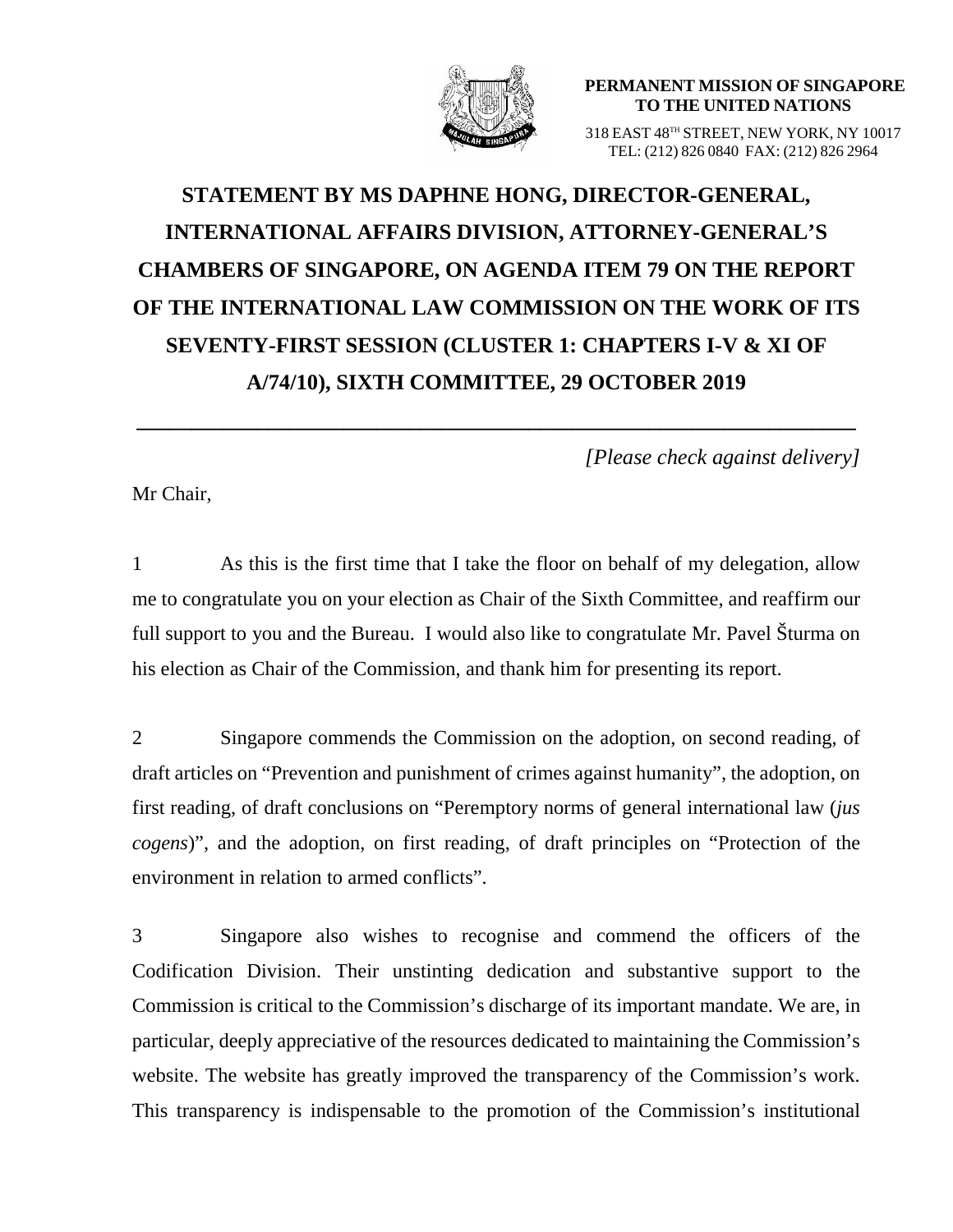relationship with Member States through this Committee, because it allows Member States to have access to context that may not always be apparent from simply reading the Commission's report—which is otherwise an extremely comprehensive and useful document.

Mr Chair,

4 I shall now address Chapters IV, V and XI of the report.

5 Singapore expresses its appreciation to the Commission for completing its work on the topic **"Crimes against humanity"** in an open and consultative manner. We also wish to commend, in particular, the Special Rapporteur, Professor Sean Murphy, for producing a quality product in a relatively short time.

6 Singapore was amongst those delegations that submitted written comments to the Commission on this topic. Like others, we considered the draft articles very carefully, and made some suggestions on how they could be clarified or improved. In this regard, we greatly appreciate the Commission's clear efforts to engage with Member States. We do, however, remain of the view that the draft articles should be further improved or clarified in the manner proposed in our written comments. To cite just one example, Singapore had commented that draft article 7, paragraph 2, is intended to provide an additional *treaty based* jurisdiction in respect of an alleged offender on the basis of presence alone when none of the other connecting factors are present. In other words, our understanding is that draft article 7, paragraph 2 only permits States to establish jurisdiction over crimes committed by a national of a *State party* and does not extend to establishing jurisdiction over nationals of *States non-parties*. We remain of the view that this should be expressly reflected in the text of this draft article. We invite delegations to refer to the other parts of Singapore's written comments, which are available on the Commission's website.

7 We have also read with interest the numerous written submissions made by others, many of which contain very detailed comments. These submissions contain many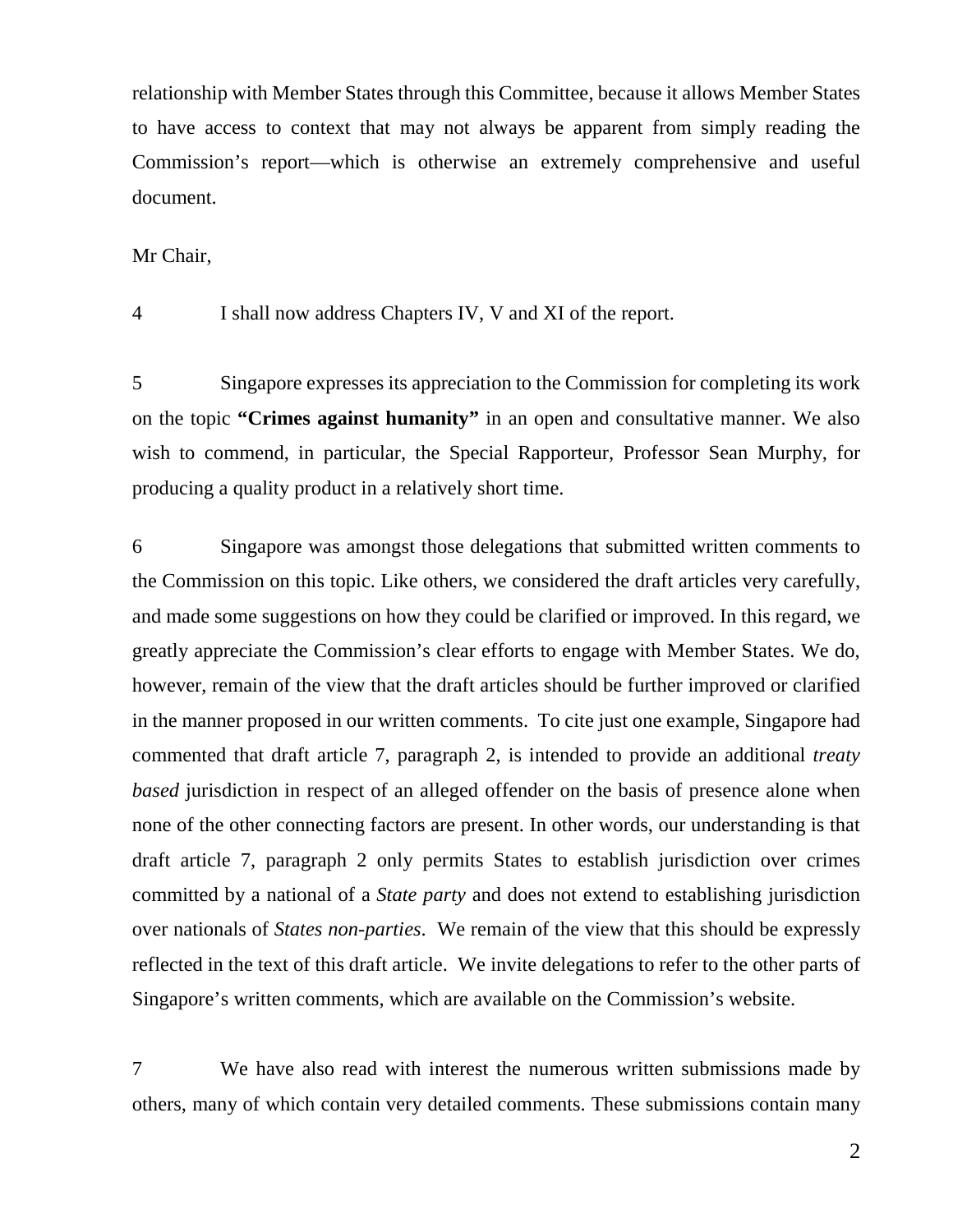valuable ideas, but also demonstrate that there remain some divergences in views. In this regard, my delegation looks forward to hearing the views of other delegations in the course of the present debate, including on the issue of what further action should be taken on these draft articles.

## Mr Chair,

8 Crimes against humanity are among the most serious crimes of concern to the international community. It is imperative that the international community works together to end impunity for perpetrators and provide justice for victims. In this regard, the Commission's draft articles and commentaries can contribute to the strengthening of accountability by providing useful practical guidance to States on this topic.

9 I now turn to the topic **"Peremptory norms of general international law (***jus cogens***)"**. We commend the Special Rapporteur, Professor Dire Tladi, for his excellent work on another significant addition to the Commission's recent methodological output on sources doctrine. We congratulate the Commission on the close of first reading. We are particularly pleased to now have sight of the commentaries, especially in light of the Commission's standard "health warning" that, "[a]s is always the case with the Commission's outputs, the draft conclusions are to be read together with the commentaries" (A/74/10, p. 147).

10 We appreciate the opportunity for Member States to provide written comments to the Commission by the end of next year. We offer two preliminary reactions at this time.

11 First, my delegation continues to doubt the value of draft conclusion 21. We now see, in the commentary to draft conclusion 21, that the Commission acknowledges that the equivalent provisions in the 1969 Vienna Convention on the Law of Treaties do not reflect customary international law. This is a point that my delegation made here last year. We recognise that it is natural for the Commission to refer to the International Court of Justice, since that is the principal judicial organ of the United Nations. But our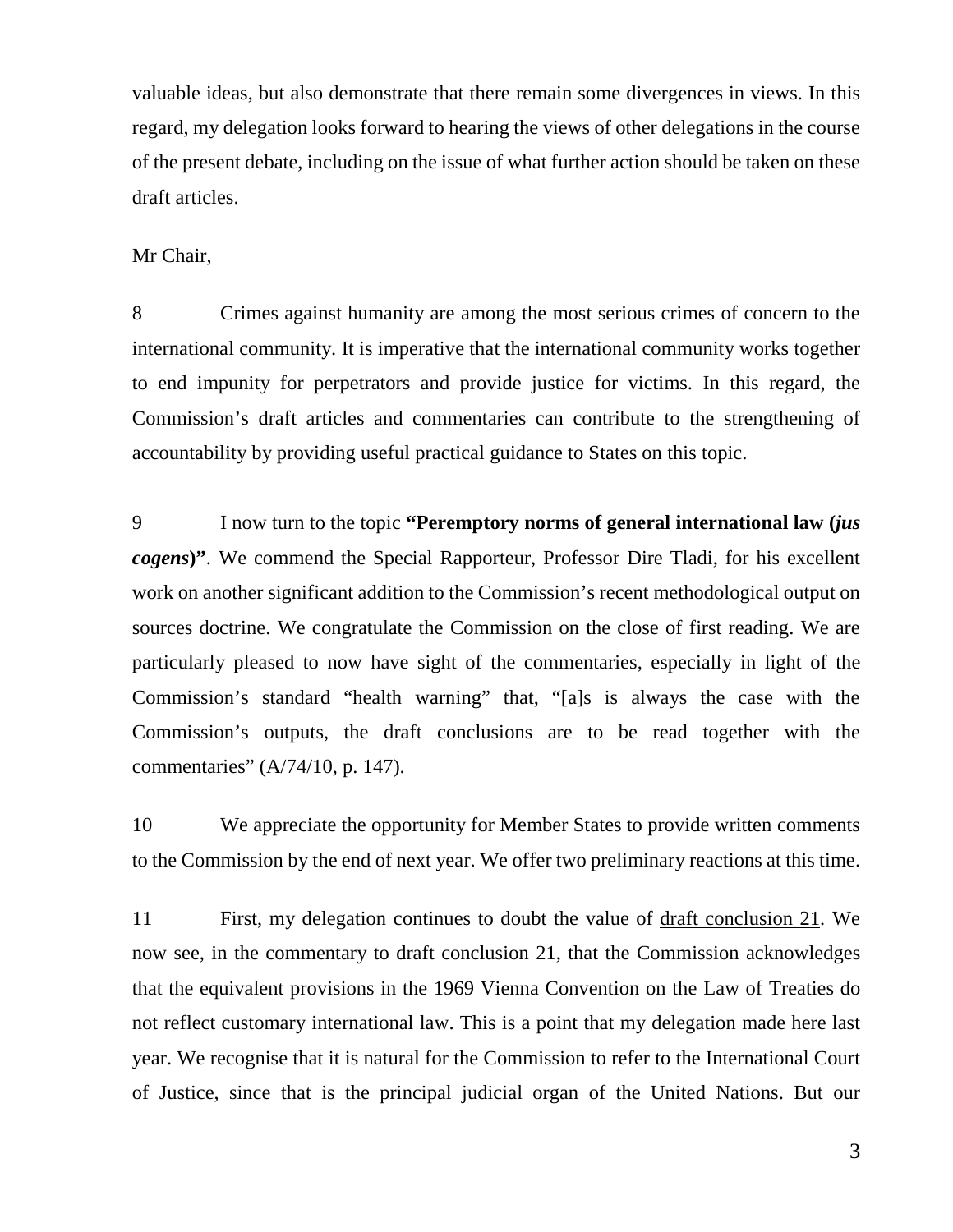preliminary concern is that this text may inadvertently narrow options for Member States, especially in view of other possible avenues for peaceful settlement, such as mediation, conciliation, or even *ad hoc* arbitration. These are all means indicated in Article 33 of the Charter, which is referenced in Article 65 of the 1969 Vienna Convention, as well as paragraph 3 of draft conclusion 21 itself.

12 Second, my delegation followed, with keen interest, the detailed discussions in the Commission concerning the compromise solution for the non-exhaustive list. This compromise solution is draft conclusion 23 and the draft annex. We are deeply appreciative of the efforts of the Special Rapporteur and Commission members to find this compromise. We also recognise the essential dilemmas that a list presents. Our preliminary concern, however, is the same as those Commission members who highlighted that, in practice, users of this work may take the list to be closed or at least semi-closed. We are therefore concerned that the list should properly reflect the methodology that the Commission itself has laid out for the identification of norms having a *jus cogens* character. We are not sure, at the moment, that draft conclusion 23 and the draft annex do so.

13 These are among the matters that my delegation will be considering more closely over the coming months. The Commission has put a very rich text before us. We look forward to studying it, and will endeavour to submit written comments by the specified deadline.

## Mr Chair,

14 I turn to Chapter XI of the report, concerning **"Other decisions and conclusions of the Commission"**. Given its relevance to this Committee's substantive engagement with the Commission's output, my delegation would be interested to learn the outcome of the Commission's discussion on methods of work, particularly in light of the debates, during the Commission's seventy-first session, on the methods of work adopted for the topics "Identification of customary international law" and "Peremptory norms of general international law (*jus cogens*)".